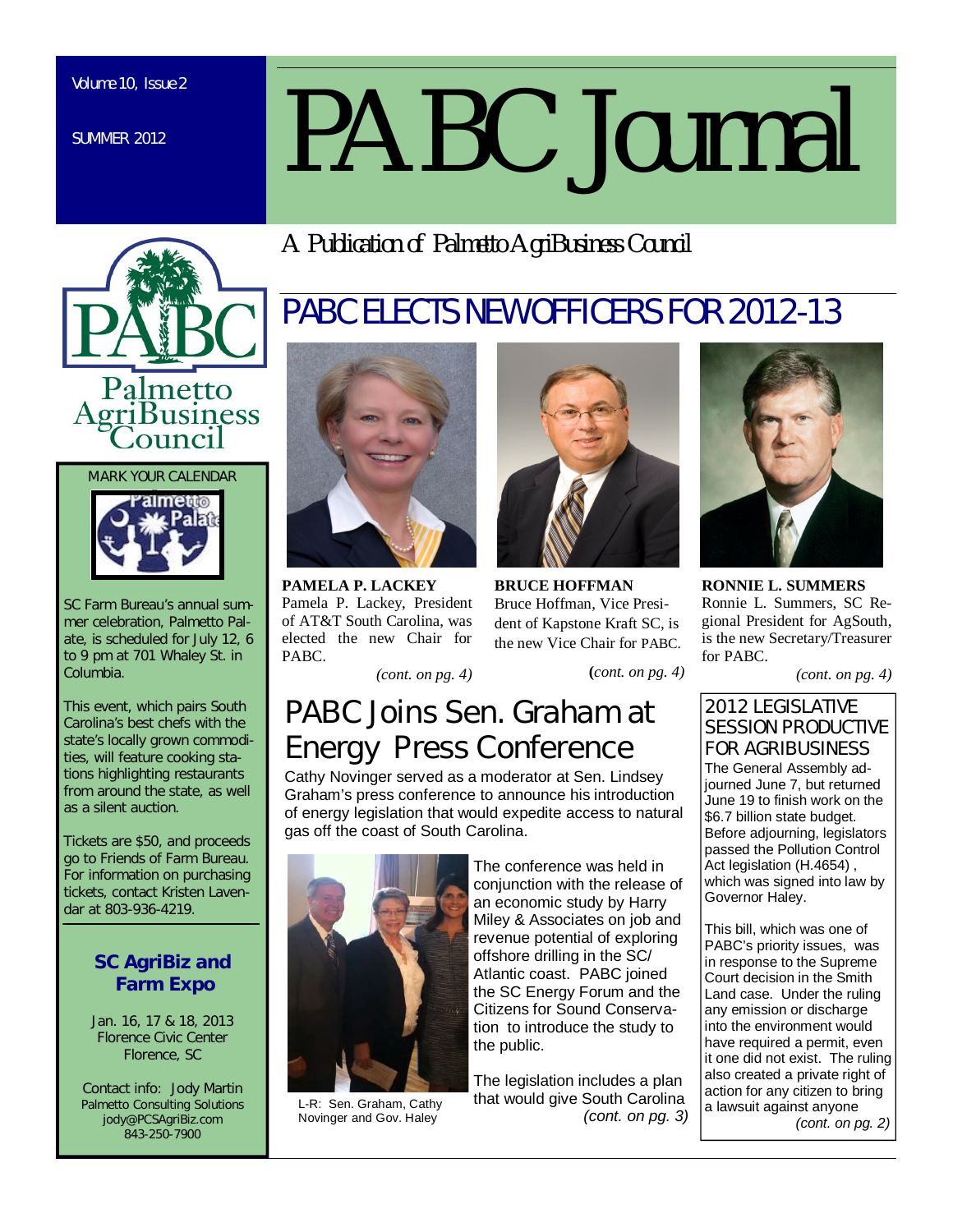### **2012 LEGISLATIVE SESSION**

*(cont. from pg. 1)*

considered in violation of the Pollution Control Act.

Another priority issue for PABC was maintaining agribusiness property tax assessments and sales tax exemptions. Bill H.4995 removed sales tax exemptions on certain ag products. David Winkles, President of Farm Bureau, and Jack Shuler, President of PABC, presented testimony before the House Subcommittee and subsequently the exemptions were reinstated. The sales tax exemptions included containers, building materials for poultry and cattle enclosures. If passed, this bill would have cost SC farmers millions of dollars per year.

 $\bullet$ 

 $\bullet$ 

On the budgetary side, the SC Department of Agriculture's 2012-2013 budget requests, as well as the Clemson PSA budget requests were still pending. Legislators passed a continuing resolution that would operate state government at current spending levels, since the fiscal year begins July 1.

*(See sidebar for complete priority issue updates.)*

# 2012 Agribusiness Legislative Update

### . **Comprehensive Tax Reform**

Overhaul the state's tax code and replace it with a tax strategy that is competitive to create long-term economic prosperity that includes maintaining agribusiness property tax assessments and sales tax exemptions: *(Exemptions maintained)* 

- Unemployment Insurance Ioan repayments to the federal government should be offset with tax relief provided to employers. *(H. 4814 that contains \$77 million in tax* Grain Producers Fund to *relief in conference committee)*
- Reform the business license fee structure so rates are competitive and allow companies to grow, while standardization, complexity and appeals across localities should also be considered. *(H.3472) in House Ways and Means)*

### **SC Department of Agriculture Funding** *(Pending)*

- Agribusiness Economic Development funding (recurring) work with the SC Department of Commerce to ensure that the agribusiness industry sector is properly recruited and developed.
- Support recurring marketing and promotion funding.

### **SC Forestry Commission Funding** *(Approved)*

Support funding for fire equipment and FTEs.

### **Prescribed Burn** *(H.3631 passed)*

Support legislation that strengthens liability protection for private landowners by adding "gross negligence" language in cases revolving smoke-related lawsuits.

### **Environmental Issues** *(H.4654 passed)*

Restore balance to the Pollution Control Act by correcting the Smith Land Company Ruling from the SC Supreme Court, which gives regulatory authority to DHEC over isolated wetlands and opens up the right to private action lawsuits.

### **Animal Welfare** *(No Action)*

Pass proactive legislation that allows farms to seek damages for property destruction (i.e. protest groups destroying property on poultry farms, etc.)

### **Clemson PSA** *(Pending)*

Support funding for Clemson PSA budget.

#### **FEDERAL ISSUES Port Expansion**

Continue Port expansion, including harbor deepening projects. *(H. 4813 \$180 million for port deepening is in conference committee)*

### **Highway Funding** *(No Action)*

Weight limits on trucks cannot be increased due to poor conditions of roads and bridges.

- Get Congress to reauthorize Transportation bill to fund infrastructure.
- Explore SC's donor state status, so SC receives more of its fair share of federal gas tax revenues.

### **Immigration** *(No Action)*

Regulatory agencies are passing new requirements on labor that have not been legislated. Encourage Congress to take responsibility for immigration, instead of allowing regulatory agencies to pass governing rules (ex.: H2B & H2A wages increased by US-DOL substantially over federal minimum wage; NLRB—union activity (lawsuit against Boeing).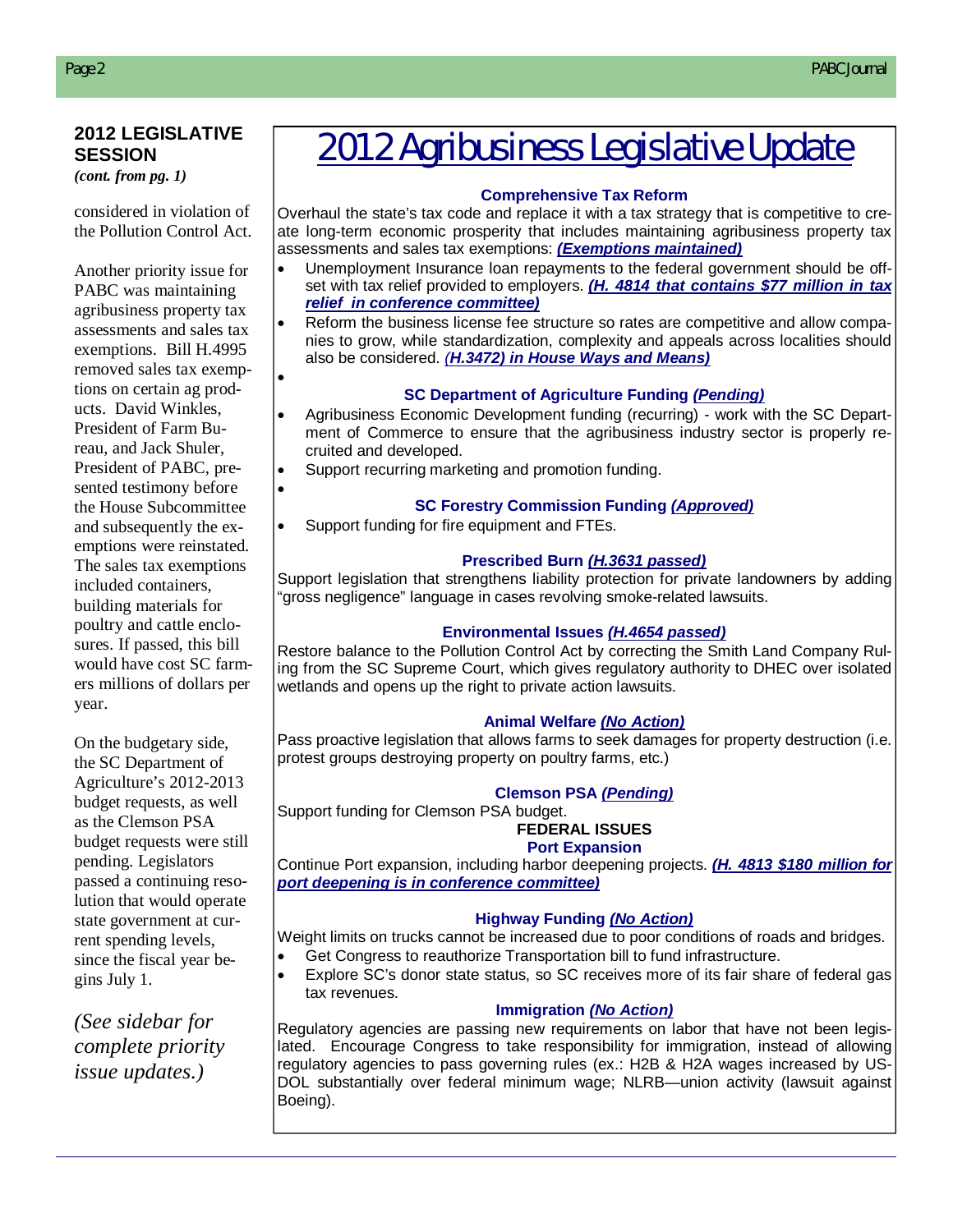# A Great Year For Forestry at the State House

*By: Cam Crawford, Pres. SC Forestry Assoc. & Gene Kodama, State Forester*

In 2012, the forestry community had a stellar legislative year thanks to a lot of hard work by many members and the assistance of many partners including the Governor's office and our state legislators. This year, the SC General Assembly adopted two major priorities of the SC forestry community, the Prescribed Fire Act and the Property and Firefighter Protection Bill, plus the Timber Theft Bill and increased funding for the SC Forestry Commission.

#### **The Prescribed Fire Act**

(H.3631) that was introduced by House Judiciary Committee Chairman Jim Harrison reduces liability for a property owner, lessee, agent, or employee conducting a prescribed fire according to state law for damages, injury, or loss caused by smoke from a prescribed fire.

An agreement was reached in the Senate that amended the Prescribed Fire Act to state that a property owner, lessee, agent, or employee is not liable for damage, injury, or loss caused by the resulting smoke of a prescribed fire unless gross negligence or recklessness is proven. Gov. Haley signed the bill into law on April 2, 2012.

#### **The Property and Firefighter Protection Bill**

The House and Senate voted to override the Governor's veto of H.4082. This legislation was amended after introduction to state that two and one-quarter percent of the revenue of insurance premium taxes collected must be transferred to the SC Forestry Commission and used by that agency for firefighting and firefighting equipment replacement. The legislation takes effect on July 1, 2012 to avoid affecting the 2012/2013 state budget, and funding will expire on June 30, 2017. The forestry community began work on the creation of a mechanism to generate recurring funding for firefighting equipment in 2009. Multiple funding options were considered prior to the development of the H.4082 concept which was introduced as a House bill in 2011 by Representatives Ted Vick, Tracy Edge and Davey Hiott. The bill is estimated to generate about \$15 million over the next five years for the Forestry Commission.

#### **The House and Senate also**

approved \$2.4 million in recurring funds and \$3.5 million in non-recurring funds for the Forestry Commission. The \$2.4 million is for operational support including personnel and will allow the agency to retain is current level of personnel and avoid additional staffing reductions. The \$3.5 million is for firefighting equipment replacement.

### **Timber theft is a significant**

problem in our state, and the General Assembly increased penalties for this crime. Forestry Commission agents estimate losses to SC landowners could be as high as \$10 million each year. Many cases are never reported. The new law provides for a sliding scale whereby penalties increase with repeat offenses

and the value of the timber theft. Now, a first offender must be fined not more than \$1500 or imprisoned for not more than thirty days or both. The fine previously was \$500. The maximum penalty for forest products theft valued at \$5000 or more, for a second or subsequent offense is a felony conviction and a fine of not less than \$10,000 and not more than \$20,000 or imprisoned for not more than ten years.

Our entire forestry community appreciates its members' diligent work that helped to make 2012 an outstanding legislative year. We also express our appreciation to the many partners that assisted in this success, including PABC. SC's forests and its economic, environmental, and societal benefits will be greatly enhanced because of these successes.

### **GRAHAM ENERGY LEGISLATION** *(cont. from pg. 1)*

the option to allow exploration offshore, and no exploration could occur within 10 miles of the coast. In addition, the governor and the SC legislature would have to give permission for any exploration of oil and gas within the 10 to 50 mile range. South Carolina would be allowed to keep 37.5 percent of revenues from oil and gas found off its coast, of which 20 percent would be dedicated to the counties on the coast. Fifty percent of the revenues would go to federal deficit reduction and 12.5 percent to the Land and Water Conservation Fund.

Sen. Graham was joined by Gov. Nikki Haley and Rep. Jeff Duncan, who plans to introduce a similar bill in the U.S. House of Representatives.

Mrs. Novinger commented that expanding our access to domestic energy is not only critical to agribusiness and farming, it is a top priority shared by small business, manufacturing and job creators across the state.

According to the Miley study, nearly 7,500 jobs generating more than \$339 million in labor income will be created in South Carolina from offshore drilling operations by the year 2030. The total impact on the state will be more than \$2.2 billion in economic activity per year.

### \_\_\_\_\_\_\_\_\_\_\_\_\_\_\_\_\_\_\_\_\_\_\_\_\_\_\_\_\_\_\_\_\_\_\_\_\_\_\_\_\_\_\_\_\_\_\_\_\_\_ **AG IN THE CLASSROOM INSTITUTE**

SC Farm Bureau held its annual Ag in the Classroom Institute for teachers in June in Anderson. This program helps SC teachers give their students an appreciation of their food and fiber sources through grade-specific lesson plans aligned with state standards. Tuition is free, and teachers can get credit toward recertification. For more information on the program, contact Vonne Knight at 803-936- 4237.